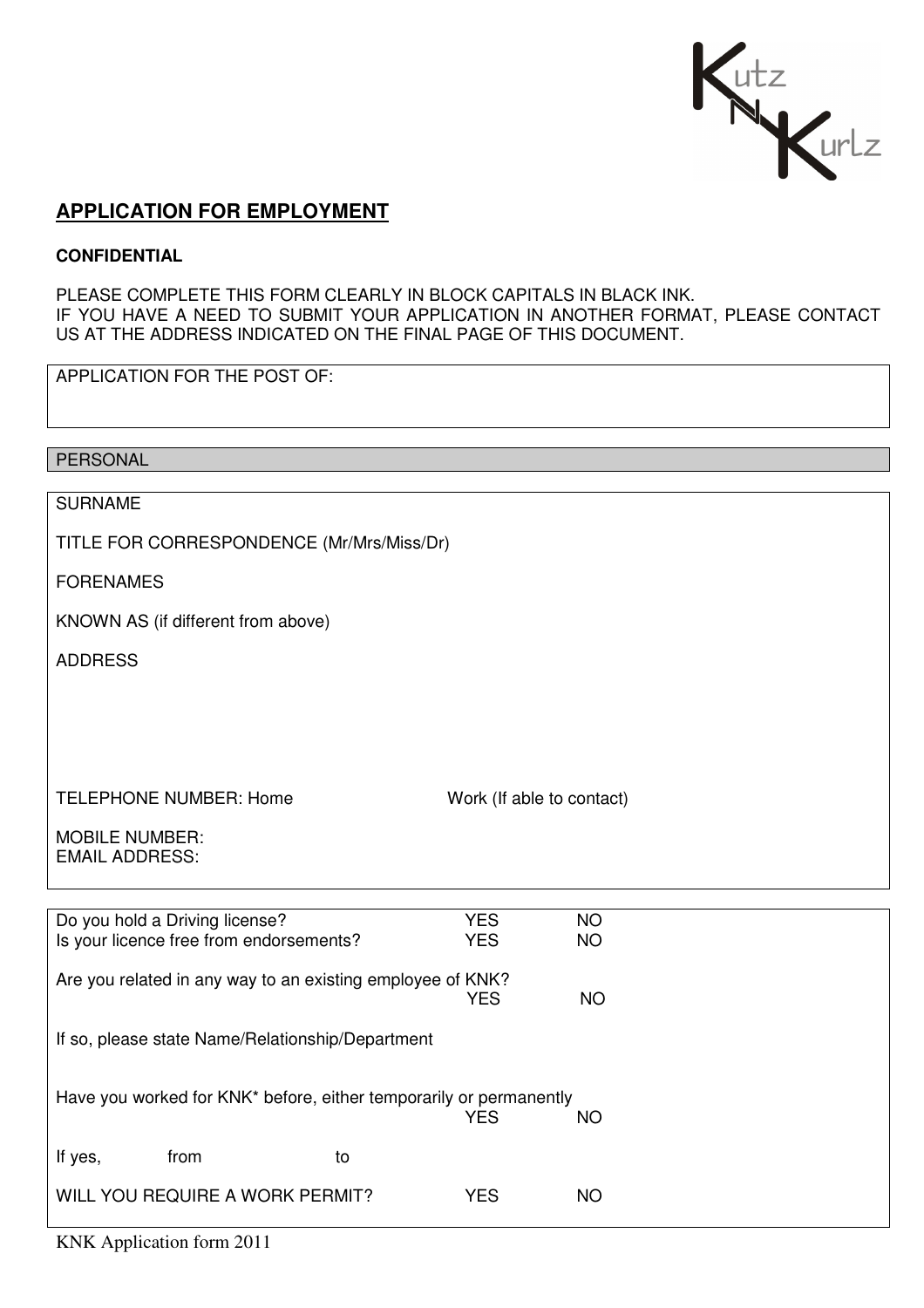### EDUCATION AND TRAINING

| Please Note: KNK* will verify all qualifications stated. |                     |  |                                 |  |
|----------------------------------------------------------|---------------------|--|---------------------------------|--|
| Name and address of Secondary<br>School                  | Dates<br>From<br>To |  | <b>Examinations and Results</b> |  |
|                                                          |                     |  |                                 |  |
|                                                          |                     |  |                                 |  |
|                                                          |                     |  |                                 |  |
|                                                          |                     |  |                                 |  |
|                                                          |                     |  |                                 |  |

| College/Polytechnic/University<br>attended | Dates<br>From<br>To |  | <b>Courses and Results</b> |
|--------------------------------------------|---------------------|--|----------------------------|
|                                            |                     |  |                            |
|                                            |                     |  |                            |
|                                            |                     |  |                            |
|                                            |                     |  |                            |

Please give details of any other courses attended, including Professional Membership and qualifications.

Please state your IT skills and use of Microsoft Packages: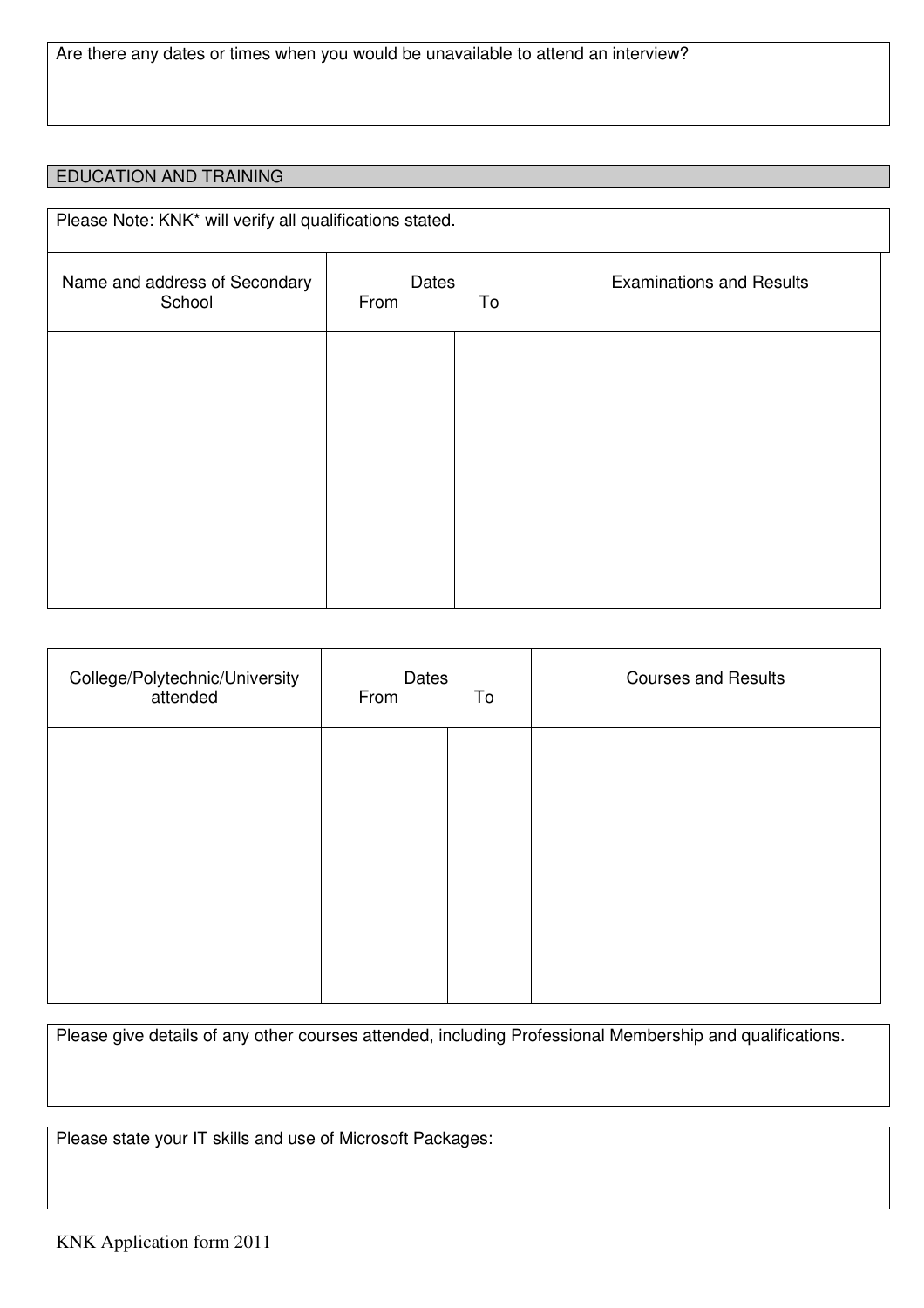# EMPLOYMENT

# PREVIOUS EMPLOYMENT

| Positions should be listed in date order with the most recent first. You should account for any gaps in<br>employment<br>(subject to the provisions relating to disclosure under the Rehabilitation of Offenders Act 1974). |           |                                |                     |  |        |                        |
|-----------------------------------------------------------------------------------------------------------------------------------------------------------------------------------------------------------------------------|-----------|--------------------------------|---------------------|--|--------|------------------------|
| Name and address<br>of<br>Employer                                                                                                                                                                                          | Job title | Duties and<br>Responsibilities | Dates<br>From<br>To |  | Salary | Reasons for<br>leaving |
|                                                                                                                                                                                                                             |           |                                |                     |  |        |                        |
|                                                                                                                                                                                                                             |           |                                |                     |  |        |                        |
|                                                                                                                                                                                                                             |           |                                |                     |  |        |                        |
|                                                                                                                                                                                                                             |           |                                |                     |  |        |                        |
|                                                                                                                                                                                                                             |           |                                |                     |  |        |                        |
|                                                                                                                                                                                                                             |           |                                |                     |  |        |                        |

Please continue on separate sheet if necessary.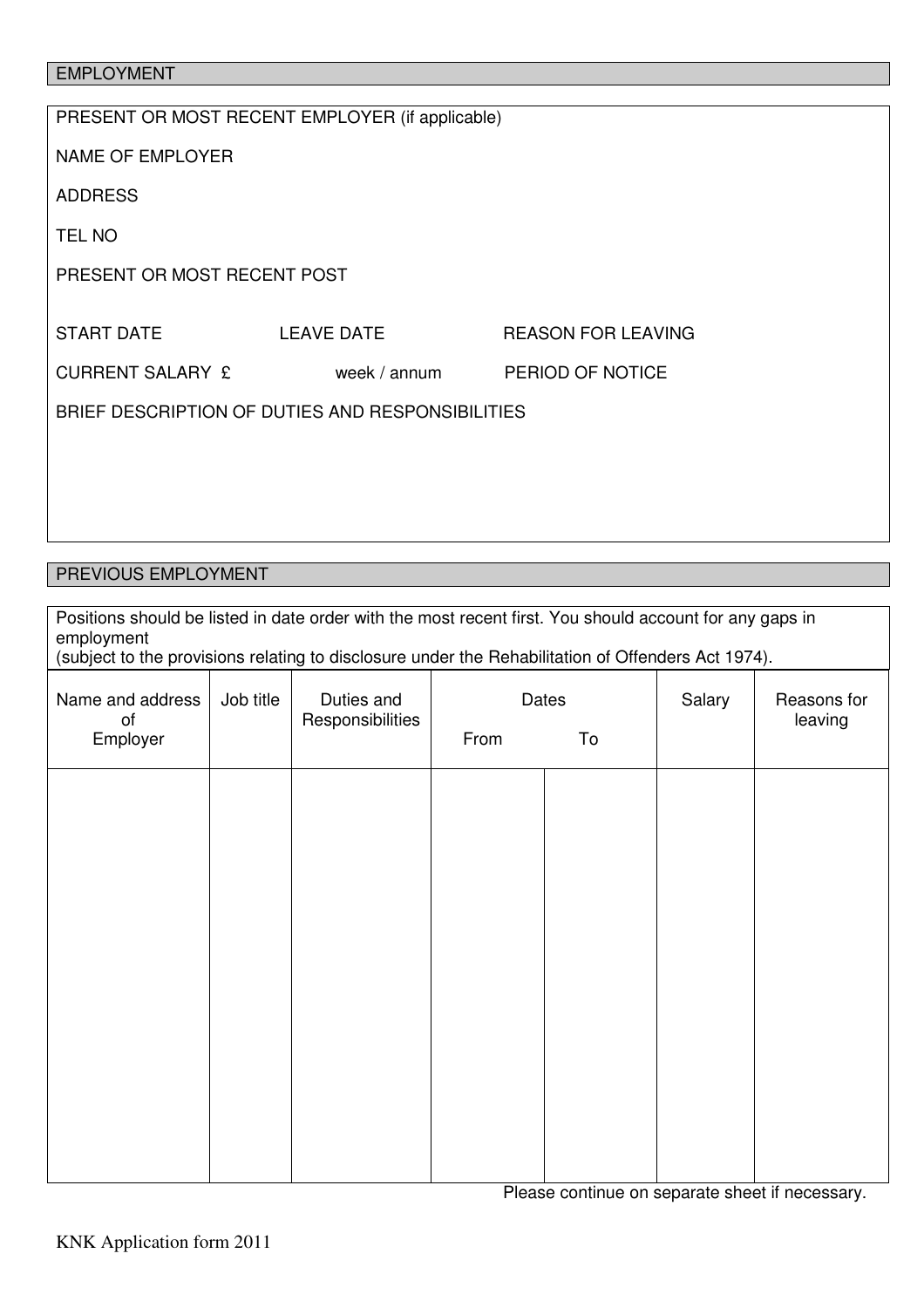#### **REFERENCES**

All appointments are subject to receipt of satisfactory references. Please give details of two people who we can approach for references, one of who should be your present or most recent employer.

Your current employer will not be contacted until you have accepted a position with KNK\*, if you have just completed full-time education, the details of the Head / Principal and/or Tutor should be provided. If you have neither worked nor studied recently, please provide one independent character referee outside your family, this cannot be KNK\* employees.

| Current/Most recent employer | <b>Personal Referee</b> |
|------------------------------|-------------------------|
| Name                         | Name                    |
|                              |                         |
| <b>Business Address</b>      | Address                 |
|                              |                         |
| Postcode                     | Postcode                |
|                              |                         |
| Telephone                    | Telephone               |

#### MEDICAL

| Do you have any problems with your health?<br>If yes, please give details | YES | NΟ |  |
|---------------------------------------------------------------------------|-----|----|--|
| Do you smoke?                                                             | YES | ΝO |  |

Please confirm the total number of days absence taken from work in the last two years, for reasons related to illness/health difficulties.

Please give details and dates

#### **MISCELLANEOUS**

Do you have a criminal record? 
WES
NO If yes please give details

NOTE: You are not required to disclose spent convictions covered by the Rehabilitation of Offenders Act. Criminal Records Bureau Disclosure will be requested (if appropriate) in the event of a successful application. KNK is committed to the fair treatment of Applicants and a criminal record will not necessarily be a bar to obtaining a position.

If you have a voluntary Military Service commitments please state unit and liability for annual training.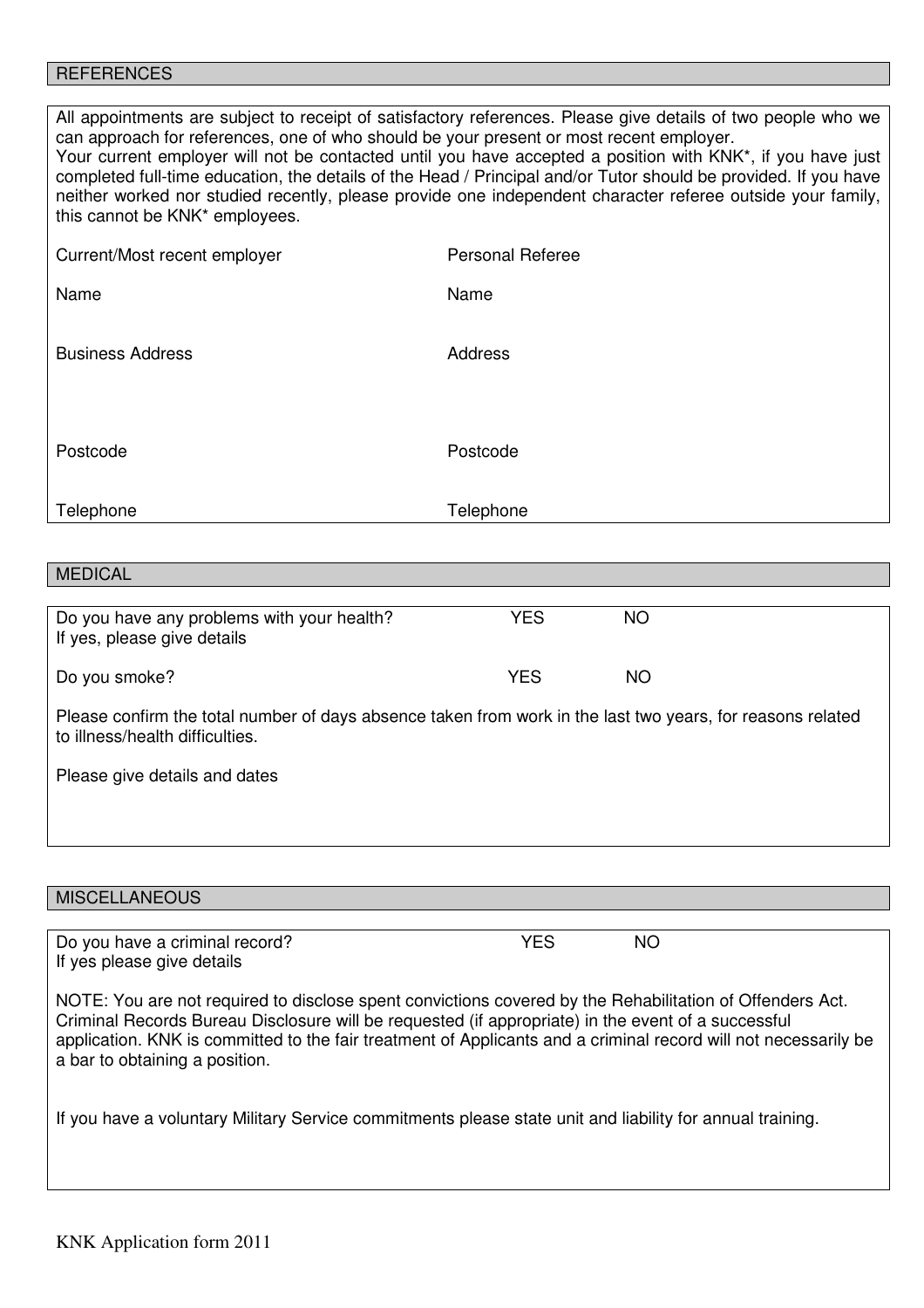Please state why you are applying for this position. Describe how you consider your past experience may be helpful to you in your application.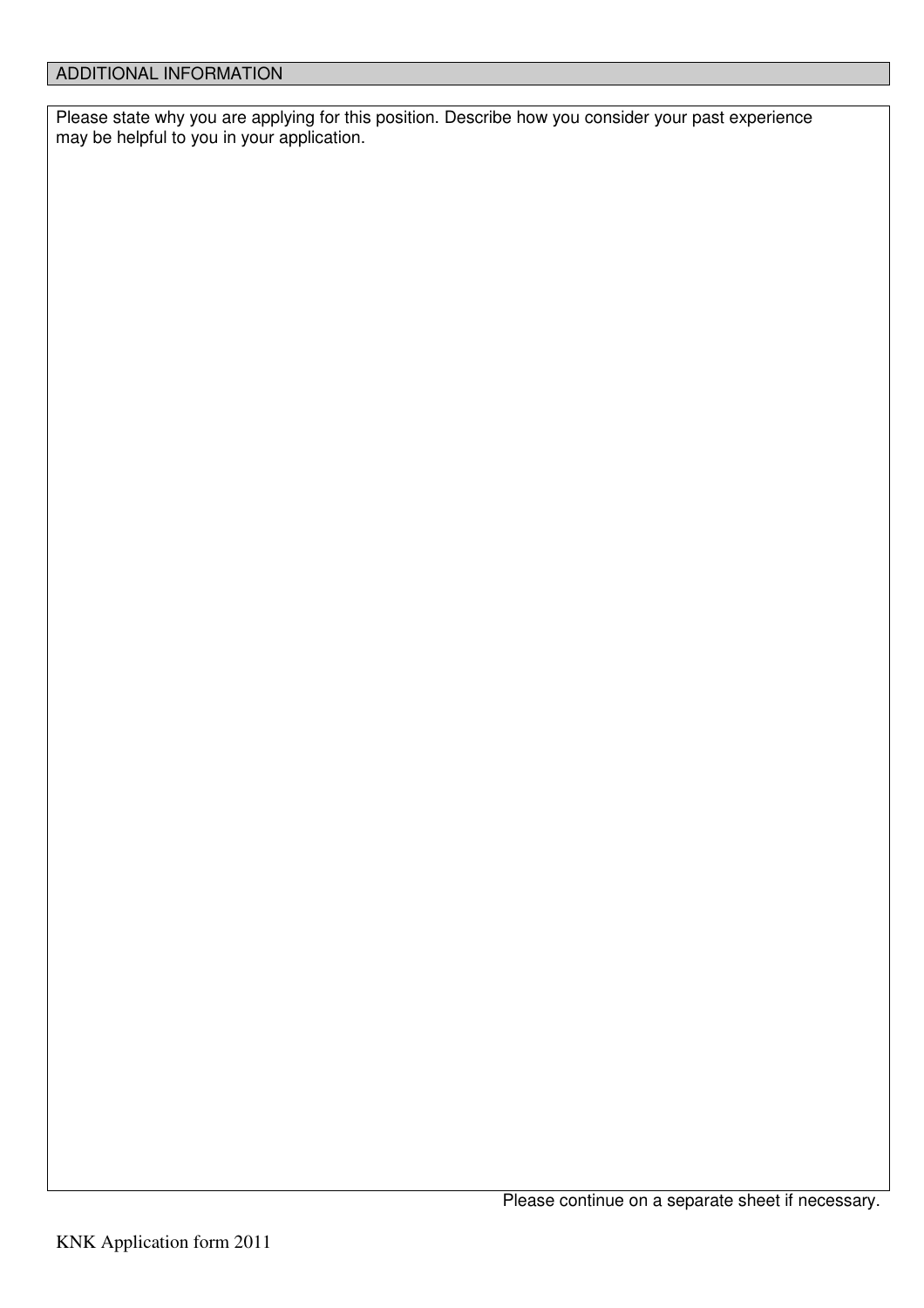| <b>EQUAL OPPORTUNITIES</b>           |                                                          |  |  |  |  |
|--------------------------------------|----------------------------------------------------------|--|--|--|--|
| <b>SURNAME</b>                       | FIRST NAME(S)                                            |  |  |  |  |
| FORM OF ADDRESS: MR.                 | MRS.<br>MISS. MS.<br><b>OTHER</b>                        |  |  |  |  |
| IF OTHER PLEASE STATE                |                                                          |  |  |  |  |
| SEX: MALE<br><b>FEMALE</b>           |                                                          |  |  |  |  |
| DATE OF BIRTH:                       |                                                          |  |  |  |  |
| IF YES PLEASE GIVE DETAILS           | DO YOU CONSIDER YOURSELF TO BE A DISABLED PERSON? YES NO |  |  |  |  |
| ARE YOU A WELSH SPEAKER?:            |                                                          |  |  |  |  |
| <b>FLUENT</b>                        | NOT FLUENT<br>NOT WELSH SPEAKER                          |  |  |  |  |
| <b>VACANCY APPLIED FOR</b>           |                                                          |  |  |  |  |
| WHERE DID YOU LEARN OF THIS VACANCY? |                                                          |  |  |  |  |
| YOUR NATIONALITY IS:                 |                                                          |  |  |  |  |
| YOUR ETHNIC OR NATIONAL ORIGIN:      |                                                          |  |  |  |  |
| <b>WHITE</b>                         |                                                          |  |  |  |  |
| <b>BLACK AFRICAN</b>                 |                                                          |  |  |  |  |
| <b>BLACK CARIBBEAN</b>               |                                                          |  |  |  |  |
| <b>BLACK OTHER</b>                   |                                                          |  |  |  |  |
| <b>PAKISTANI</b>                     |                                                          |  |  |  |  |
|                                      |                                                          |  |  |  |  |
| <b>CHINESE</b>                       |                                                          |  |  |  |  |
| <b>INDIAN</b>                        |                                                          |  |  |  |  |
| <b>BANGLADESHI</b>                   |                                                          |  |  |  |  |
| <b>OTHER</b>                         |                                                          |  |  |  |  |
|                                      |                                                          |  |  |  |  |
| IF OTHER PLEASE STATE                |                                                          |  |  |  |  |